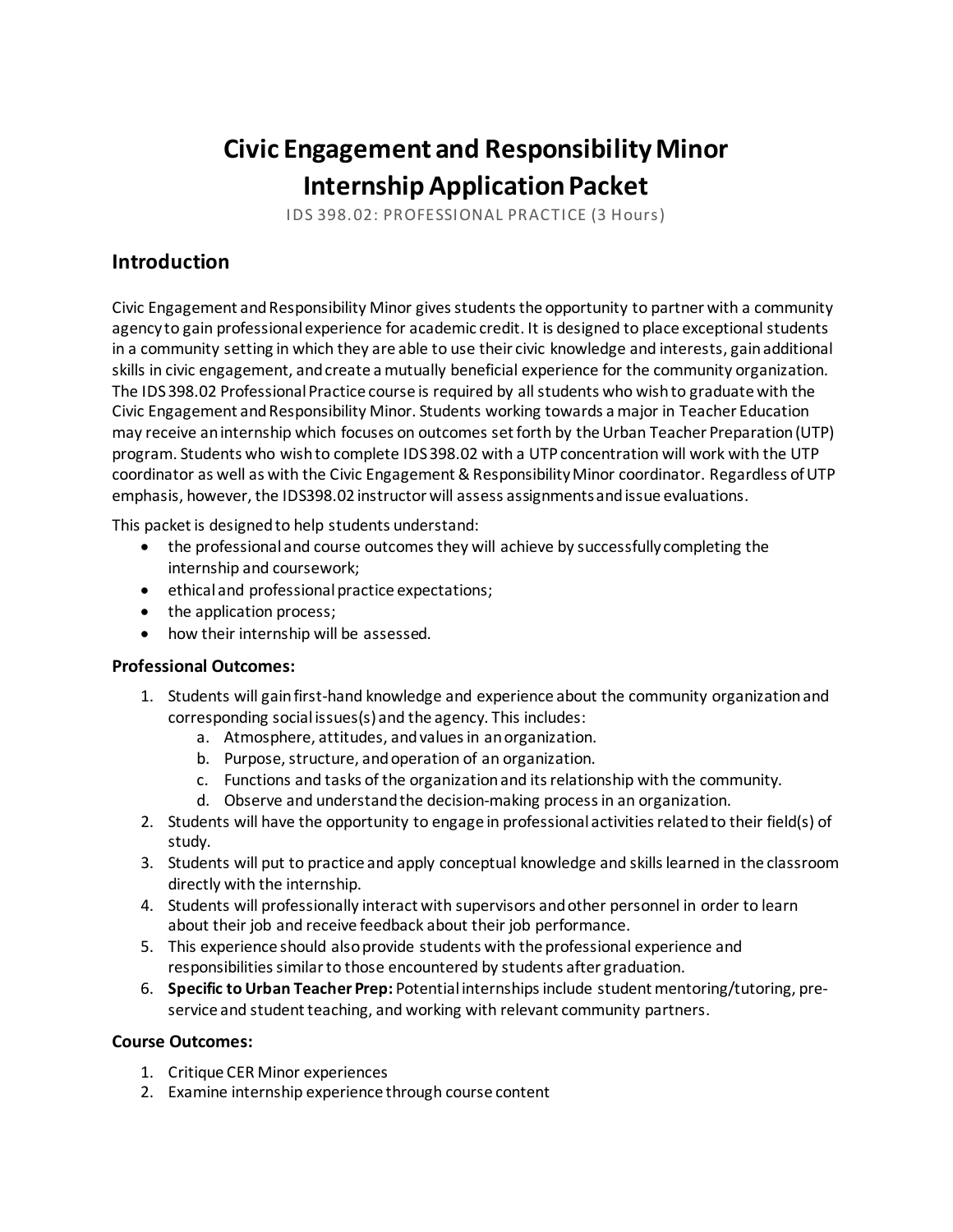- 3. Critique internship
- 4. Describe social issue(s) and relevant public policies related to internship site
- 5. Execute or implement relevant internship projects or duties

# **Civic Engagement and Responsibility Minor Outcomes:**

- Identify theories, models, and types of civic engagement across disciplines
- Critique a civic engagement experience
- Collaborate with people with diverse perspectives and social identities on just and equitable solutions to community/social issues
- Approach engagement with humility, an appreciation for individual and community strengths, and a commitment to responsible action
- Articulate a critical self-awareness of their values and assumptions about power and privilege
- Organize and lead ethical and effective civic engagement efforts in solidarity with community partners

#### **Urban Teacher Prep Emphasis**

- To draw connections between issues which low-income and under-served students face and the greater relevant social and civic issues.
- To recognize inequity as it exists in the lives of low-income and under-served students—both as it is shown in the classroom and at home.
- To better appreciate the reciprocal relationship between school and community.
- To become aware of potential methods of collaboration with students, parents, and community members to ensure civic justice.
- To become acquainted with causes and initiatives through which, as an educator, one can create positive change for students.

Students will work with their internship site supervisorto create additional learning goals based upon their assigned projects and duties.

### **Course Assessment:**

The IDS398.02 instructor will assess the student's success in the class. Student will complete reflection journals, a policy paper, and will create a portfolio that showcases examples of coursework and internship projects that demonstrate understanding of learning outcomes for the minor. The site supervisor will complete a midterm and a final evaluation to provide the student with additional feedback.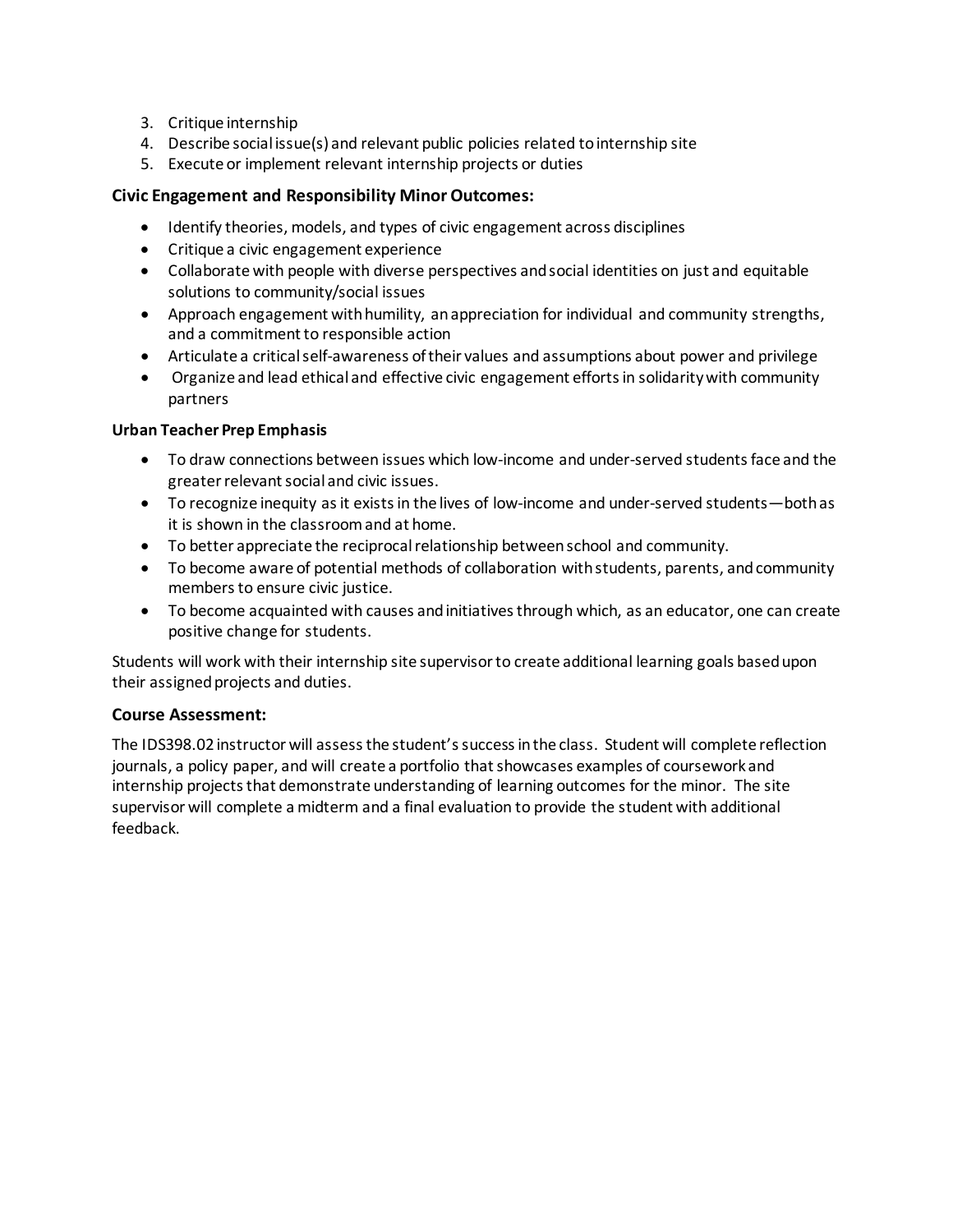# **Intern Code of Professional and Ethical Conduct**

# **General Statements**

While interning at your site, you are representing not just yourself, but the university and your fellow students, both current and future. Whether you do well or not at your site may have implications far beyond your current situation.

Along with the university'[s Code of Student Conduct,](https://deanofstudents.illinoisstate.edu/conduct/code/) You are governed by the employer's employment policies, practices, procedures, dress code, and/or standards of conduct. To avoid any misunderstanding, it is recommended that you obtain clarification regarding such matters from your employer when you begin your assignment.

Your performance while on assignment as an intern may be measured by your employer's performance measurement process and/or a university-sponsored performance evaluation. You must receive average (or better) performance rating on your final evaluation for the internship to be recognized by the university.

You must keep both your field instructor and your internship supervisor apprised, at all times, of your ISUe-mail address and telephone number.

You understand that permissible work absences include illness or other serious circumstances. Keeping pace with coursework or co-curricular activities are not legitimate excusals. You will be responsible to notify the employer immediately in case of absence.

Any changes in your internship status (layoff, cutback in hours, or dismissal) must be reported immediately to your field supervisor.

If you feel victimized by a work-related incident (e.g. job misrepresentation, unethical activities, sexual harassment, discrimination, etc.), you are to contact your field instructor immediately.

Due to the nature of an Internship arrangement, you may not withdraw from a site except in severe and justifiable circumstances as determined by your campus Internship Coordinator in consultation with the cooperating internship site supervisor. A dishonorable dismissal will nullify the internship arrangement at the risk of academic penalty.

# **Specific Statements**

You will conduct yourself in a professional manner at all times. This includes, but is not limited to:

- Maintaining confidentiality regarding information accessed on any patients, clients, members, customers, employees, and products or services associated with the internship site
- Reporting for the internship on-time
- Using appropriate written and oral expression in all interactions with university personnel, managers, supervisors, employees, the public and clients
- Participating in any orientation or testing required by the internship site.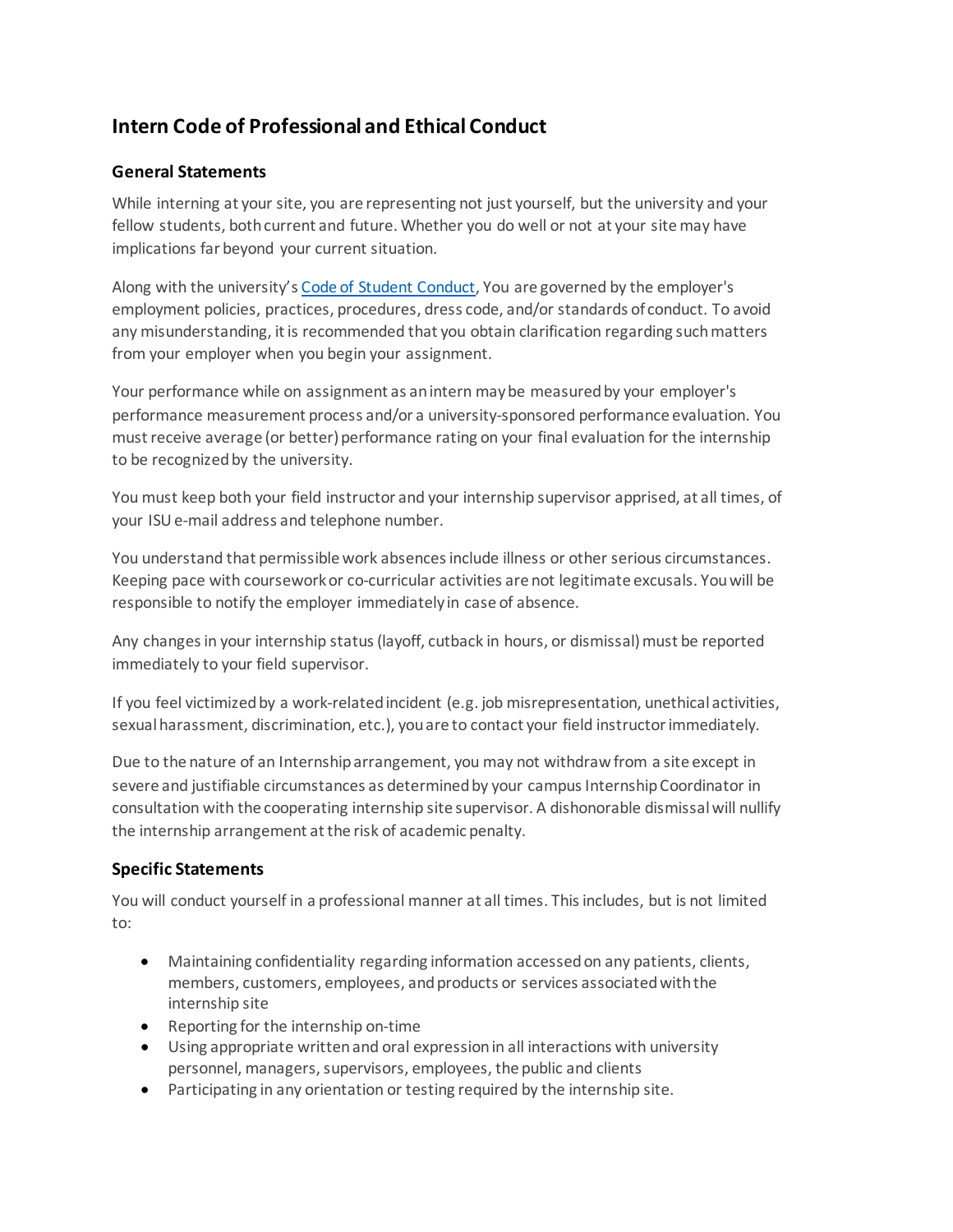- Observing all established safety and sanitation codes
- Engaging in positive, good, legal behavior
- Accepting responsibility and accountability for decisions and actions taken while at the internship site
- Ensuring that all interactions with guests, patients, clients, members, customers, the public and fellow employees are conducted with dignity and respect towards every person.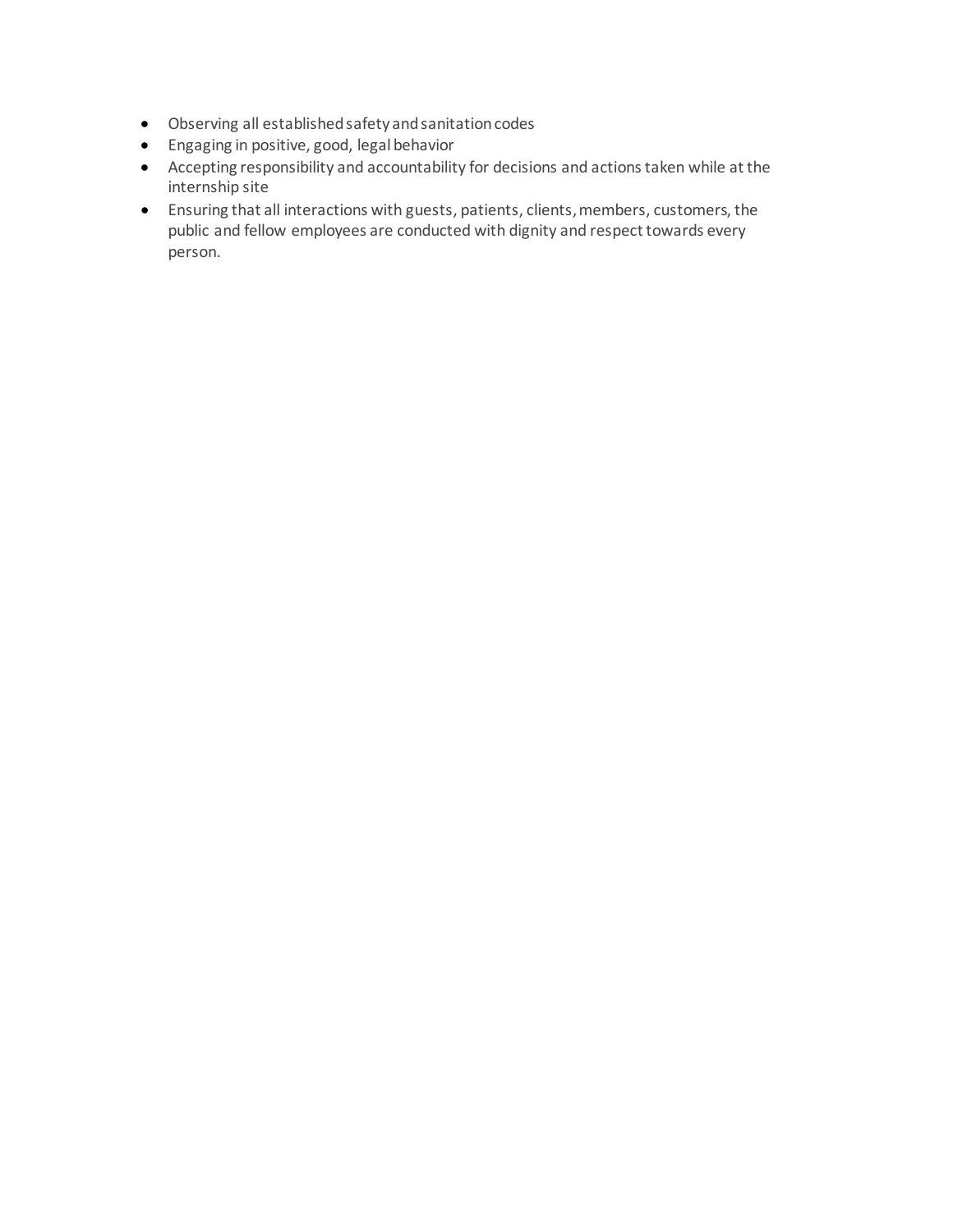# **Application Process**

1) **Meet with Academic Adviso[r Wendi Whitman](mailto:wjwhitm@IllinoisState.edu)**. The Academic Advisor for the minor will confirm that you have completed all other requirements for the minor and are now eligible to enroll in the Professional Practice course and secure an internship.

### **Internship Criteria**

Internship credits are senior hours. Internships credits, however, may not substitute for credits from required courses or electives. No student may count more than 16 hours of any 398 credit toward graduation. Students who want to apply for an internship must meet the following requirements:

- Be a student accepted to the Civic Engagement and Responsibility Minor.
- Must have successfully (C or higher) completed all course work in IDS125 prior.
- Must have completed nine elective credit hours for the minor or have permission from the coordinator.
- Good academic standing
- 2) **Meet with Minor Coordinato[r Katy Strzepek](mailto:kastrze@IllinoisState.edu)**. The Minor Coordinator will listen to your ideas, discuss your career goals, highlight potential internship sites, and support you as you secure an internship site. In advance of this meeting, send Minor Coordinator a draft of your resume. You are strongly encouraged to utilize the resources offered by [Career Services.](https://careerservices.illinoisstate.edu/) Even if you have a clear idea of the internship you would like to do, you are still expected to meet with Minor Coordinator. It is suggested that you attempt to find multiple prospects in case a few are not viable.
- 3) **Secure internship site.** After you have secured your internship, complete th[e Placement](https://forms.illinoisstate.edu/forms/cerminorinternship)  [Request & Request For Academic Credit IDS 398.02: Professional Practice Form.](https://forms.illinoisstate.edu/forms/cerminorinternship) **Formmust be submitted by November 15 (for Spring semester), April 15 (for Summer semester)and July 15 (for Fall semester).**
	- a. Minor Coordinator will review form. Approval will be indicated via an email forwarding the form to Academic Advisor and copying student.
- 4) **Register for class.** After all parts of step 3 have been completed, an electronic permit will be entered into Campus Solutions within 24 hours. You may then register for class.

#### **Credit Hours**

IDS 398.02 is a three-credit requirement with a minimum expectation of 120 internship site hours. During the Fall/Spring semester 15 week semester, the student will spend **8 hours** in the internship per week. During the Summer 12-week session, the student will spend **10 hours** in the internshipper week. During the Summer 8-week session, the student will spend **15 hours** in the internship per week. Internship sites requiring an additional 45+ hours may be eligible for additional credit hours. See Internship Coordinator to discuss the possibility.

- 5) **Memorandum of Understanding**. Minor Coordinator or IDS398.02 Instructor will prepare a Memorandum of Understanding (MOU) and send to internship supervisor. Finalized agreement will be stored with the Center for Civic Engagement.
- 6) **Site paperwork**. Complete any required paperwork for your internship site.
- 7) **Career Services Forms**. Complete the internship form on the Career Service[s "Hire a Redbird"](https://careerservices.illinoisstate.edu/hire/internshiprecordsetup.php)  [site](https://careerservices.illinoisstate.edu/hire/internshiprecordsetup.php) and sign the release form.